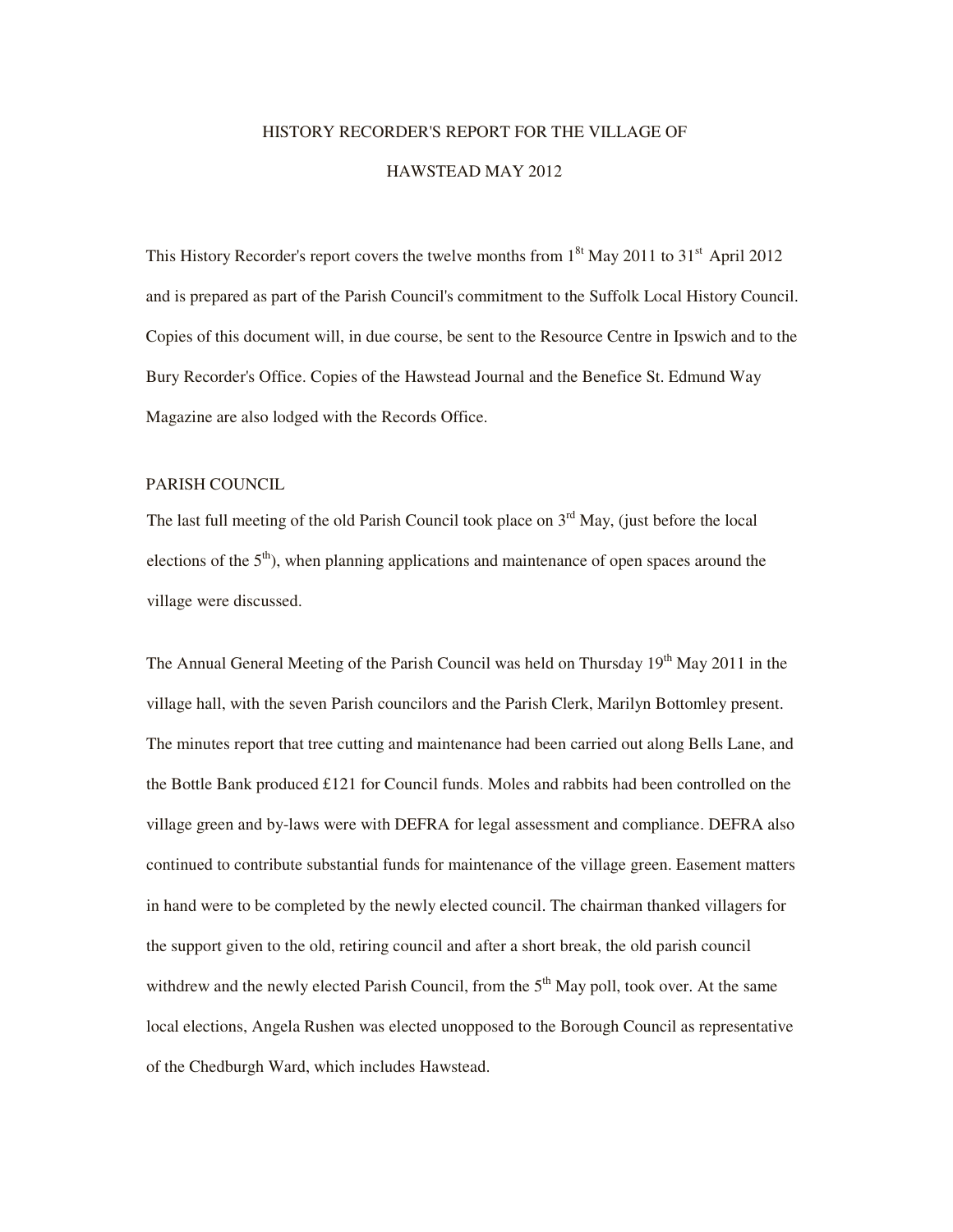In June, four of the horse chestnut trees on the village green were treated as part of a new garlic based remedy for the two major ailments - leaf minor moth and bleeding canker. Ragwort was cleared from the Village Green on  $16<sup>th</sup>$  July, followed by mowing on  $23<sup>rd</sup>$  July 2011. The hay was baled and collected on 1<sup>st</sup> August 2011.

The Parish Council commissioned "gates" along the main road coming into the village from Bury St Edmunds and from Lawshall as part of traffic calming/speed restriction methods. On Monday October  $3<sup>rd</sup>$ , the Hawstead gates were erected, starting with the ones at the bend by the Pound (Nowton side).

In November, it was announced that the mobile library service to Hawstead was to be reduced to a frequency of one per month.

In the autumn, mole control started, but rabbit control was delayed because of the mild weather. A bridge was repaired on the footpath by the R. Lark and in the Spring of 2012 the well on the Melpost triangle was made safe: the well on the Bull Lane Green inspected and declared safe.

A domestic heating oil buying group was set up in the village in the autumn.

The village sign from outside the Metcalfe Alms Houses was cleaned and re-painted by Bill Crockford in April and in the same month, signs identifying the road names were installed in Pinford End and Hawstead.

## VILLAGE HALL

Since the Royal wedding celebrations were held on  $29<sup>th</sup>$  April, the first event in this reporting period was the traditional celebration of May Day 2011, at 5.15, dawn on the Sunday morning. The Green Dragon Morris Group danced at the junction of Bells Lane, outside Fyletts Manor Cottages. Breakfast followed, kindly hosted by Andy and Fran Evershed.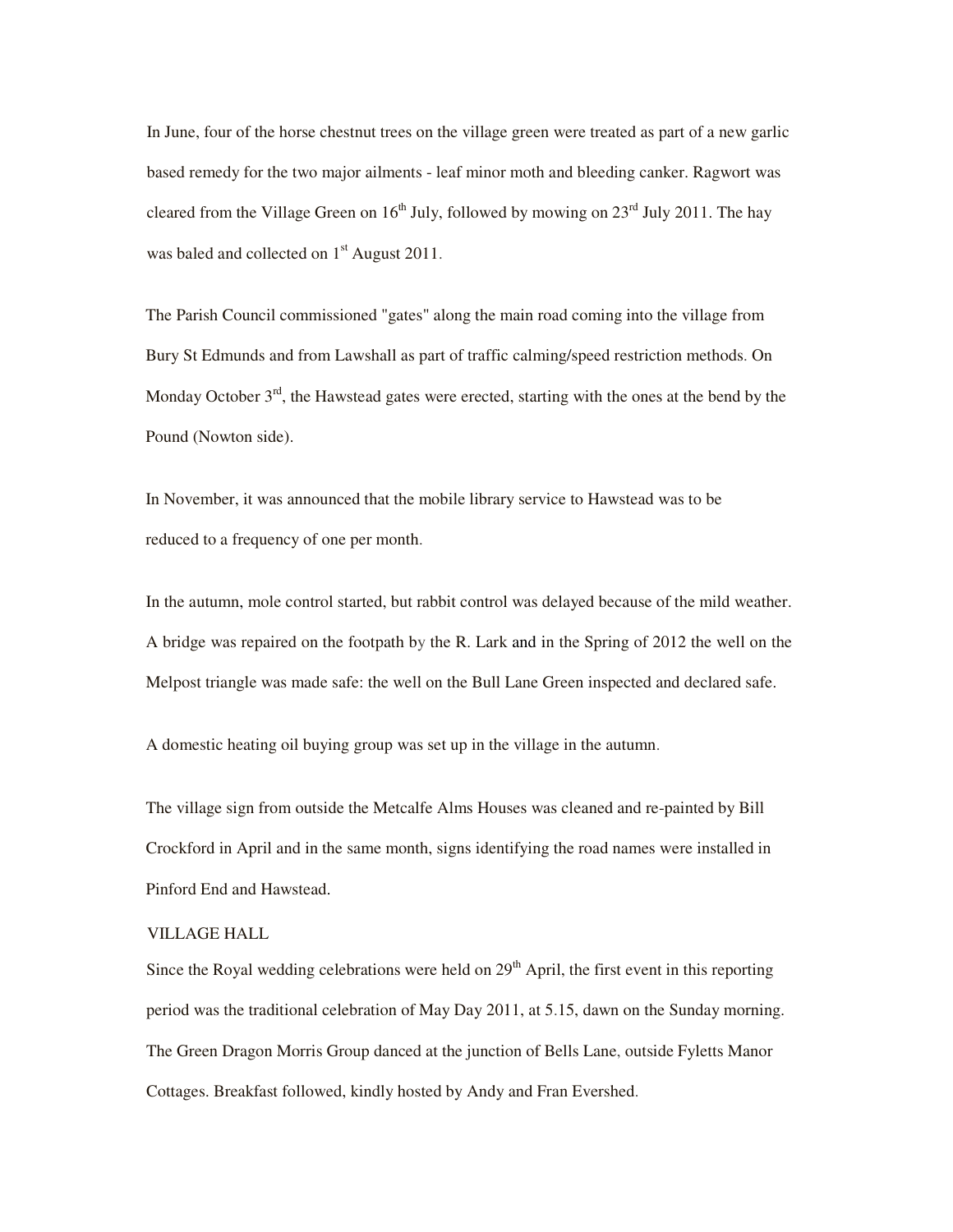The Community Council AGM took place on  $2<sup>nd</sup>$  June and it was reported that the village hall continues to attract bookings for functions.

The death earlier in the year of Stella Woodham-Smith meant that there were no greenhouses available for raising plants and cuttings. Consequently, the usual Village Hall Plant Sale and sales of produce during the summer did not take place.

"Ruby and Her Horses", a true-life Suffolk narrative set against the hardships of the agricultural depression was performed in the village hall on Saturday  $11<sup>th</sup>$  June 2011 and 10 village gardens in Hawstead were opened to the public on Sunday  $17<sup>th</sup>$  July 2011, with proceeds going to St. Nicholas Hospice.

The village Flower Show and Fete was held on  $4<sup>th</sup>$  September from 2pm with the traditional stalls.

As part of Macmillan Cancer support, a coffee morning was organized for 1<sup>st</sup> October: Fran Evershed and Ros Alexander as half of the Piper Quartet, gave a concert on the 9<sup>th</sup> October, supporting the fund.

A village "shared supper" party was held in the hall on Saturday  $22<sup>nd</sup>$  October and the Christmas lunch for village pensioners was given on  $15<sup>th</sup>$  December.

"Dick Whittington and his Cat" was the pantomime at the Theatre Royal. Village children's tickets for the performance on  $30<sup>th</sup>$  December were paid for by the Community Council. Rehearsals began on Sunday  $13<sup>th</sup>$  November for the village pantomime in January 2012. "Cinderella" was chosen and there were 3 performances on Saturday and Sunday  $7<sup>th</sup>$  and  $8<sup>th</sup>$ . Also on the theatrical front, on the 21<sup>st</sup> August 1996, "The Two Gentlemen of Verona" had been the first play put on at the newly constructed Shakespeare's Globe Theatre in Southwark. To mark the 15<sup>th</sup> anniversary in 2011, BBC Radio 4 broadcast a programme in its "Reunion" series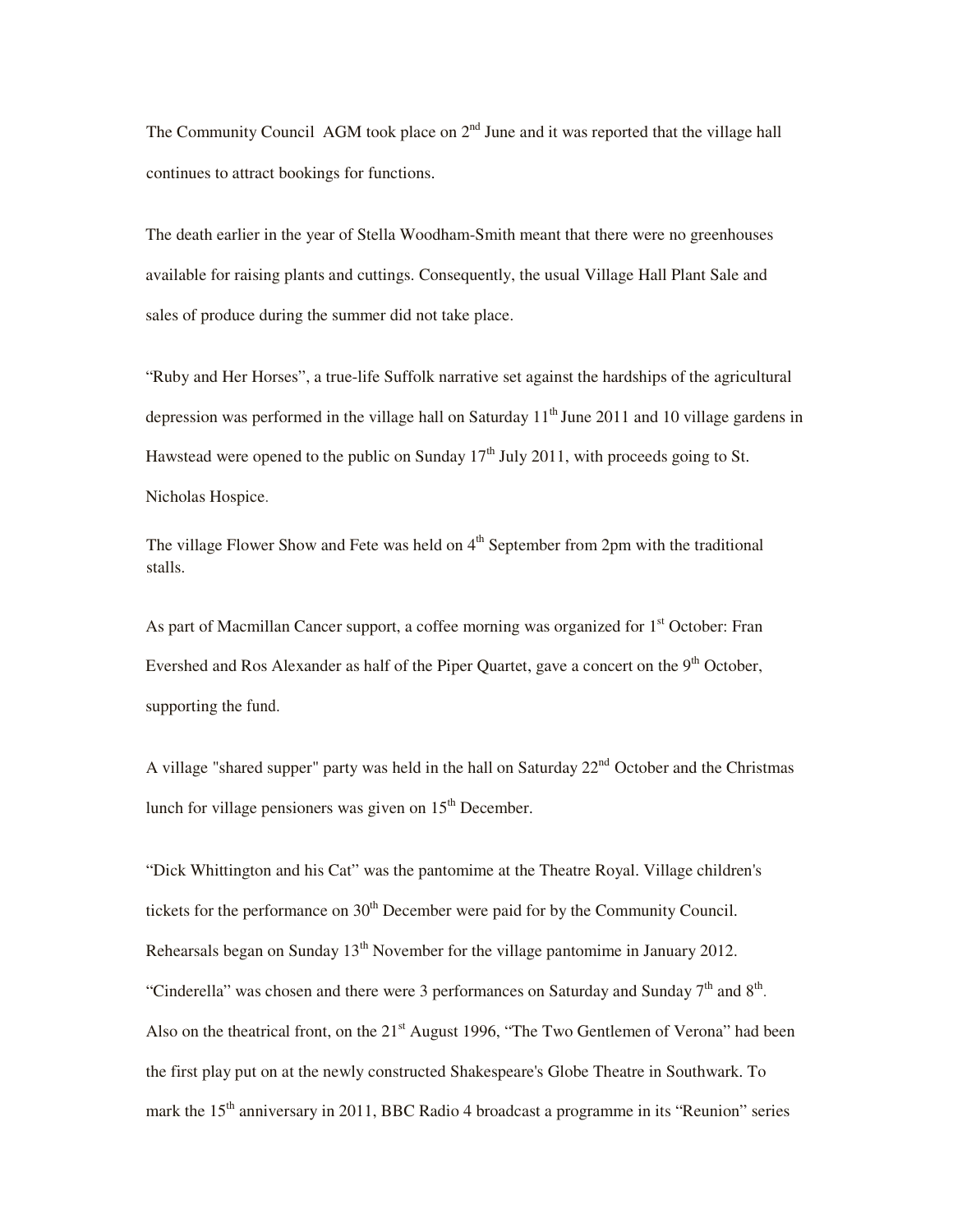to describe the accomplishment of the project. The Bury Mercury on August  $30<sup>th</sup> 1996$  told us that "drama specialist Ms Rosalind King chaired a committee of experts on the Shakespearean stage, giving advice to architects and actors on how to reconstruct theatre's golden age."

An Easter Craft Fayre was organized on the Monday 9<sup>th</sup> April.

## CHURCH/BENEFICE

On Friday,  $6<sup>th</sup>$  May 2011, at 7pm about 50 parishioners gathered in All Saints Church to hear local historian, Clive Paine, give a talk to commemorate the cleaning and re-hanging of the five hatchments. All five are lozenge shaped wooden boards with simple, black painted wooden frames. At the same occasion, NADFAS, (The National Association of Decorative and Fine Arts Societies) presented an inventory of statuary, monuments and other artifacts in the church. Rosemary Harrison was commissioned as the Lay Elder for Hawstead in July.

The Historic Churches sponsored cycle ride took place on  $10<sup>th</sup>$  September 2011 and included Hawstead All Saints.

The Harvest Festival service was held on Sunday  $25<sup>th</sup>$  September at II.00am, and the Harvest Supper was on Saturday  $8<sup>th</sup>$  October in the village hall.

The Suffolk Church Singers gave an evening of carols and Christmas music in the church on Saturday  $10^{th}$  December.

On 20<sup>th</sup> March 2012, the Bury Free Press reported that All Saints' in Bradfield Combust is in danger of closing or being reduced to the status of a "chapel of ease", due to a lack of support and funds. At a meeting on Monday  $23<sup>rd</sup>$  April attended by the villagers, the Archdeacon of Sudbury, the Benefice Rector and reported in the Bury Free Press, practical suggestions for the way forward were discussed. This could affect the "parish share" of Hawstead which is also part of the St. Edmund Way Benefice, especially if the option to combine with another parish is taken.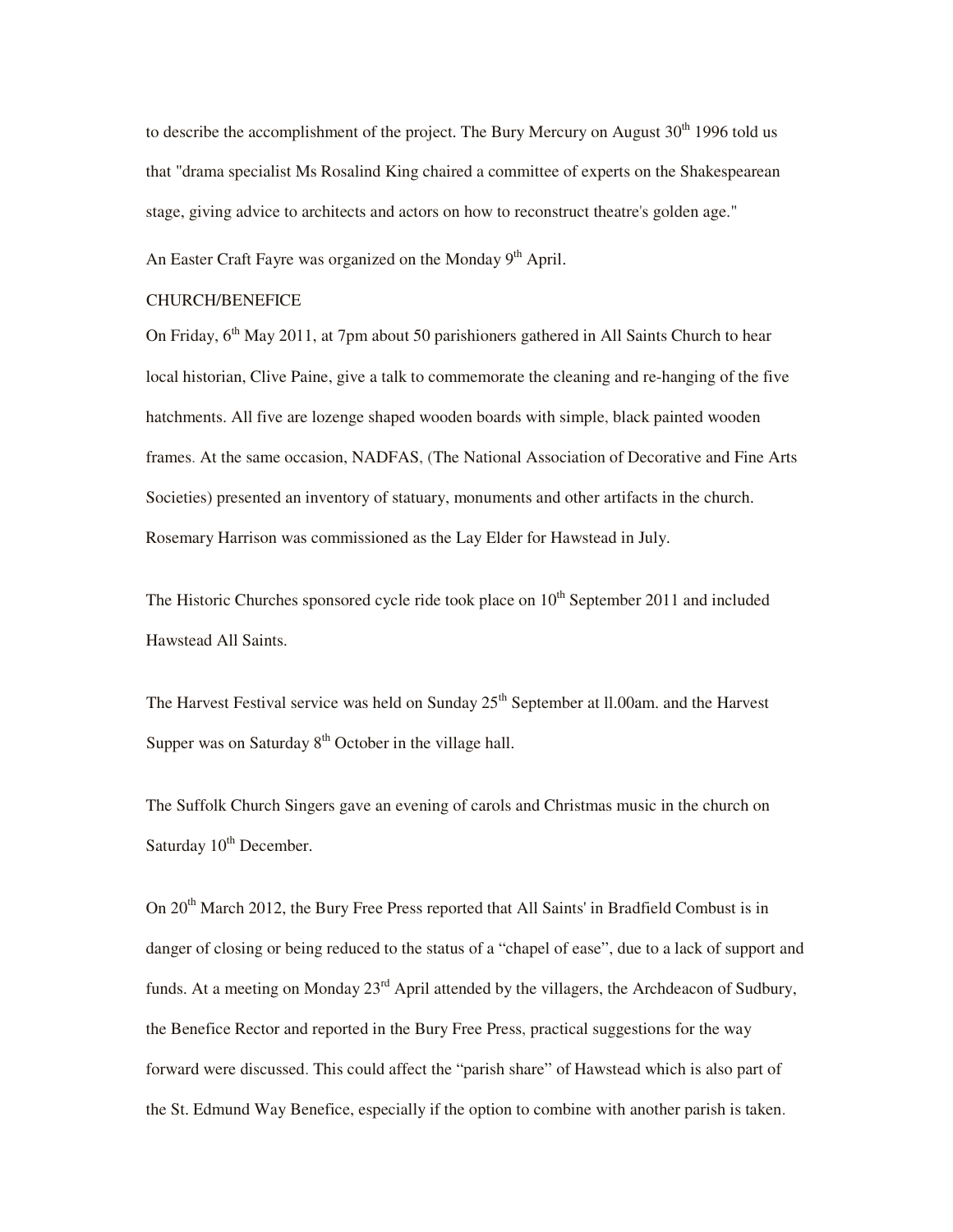#### WEATHER

In general terms, May 2011 was warmer than average and very dry and with a strong gale during the afternoon of the  $23<sup>rd</sup>$ . There was a grass frost overnight early in the month on  $3/4<sup>th</sup>$ and again on the night of the  $24/25<sup>th</sup>$ , which damaged young plants, especially those in the vegetable garden. One consequence was that the amount of local fruit and vegetables on display in the Village Fete in September was much reduced. Autumn temperatures were a little above average but on the dry side. Similarly, January 2012 was unseasonably mild, 1.3C above average and it was also dry and sunny. Wild life began to come out of hibernation and forage for food. However, gales from the  $3<sup>rd</sup>$  to the  $5<sup>th</sup>$  resulted in 3 trees being blown over and in Pinford End, one large branch was dislodged by the River Lark. Winter returned at the end of January and in early February when bitterly cold winds from Siberia and ushered in a big freeze. March weather was 3 deg. C above average with only 2 or 3 days on which rain fell, but a cool and wet April followed.

The soap opera of the Metcalfe Arms continued this year. The latest tenants lasted until the end of February 2011 when they left suddenly after the February Parish Council meeting. At the end of June, the pub was still unoccupied. The July Hawstead Journal announced that the pub was now open again under new management, with Stephen and Becci welcoming us to the pub. The new tenants took over with the pub opening at the beginning of August, but they left sometime in December. There was a roof fire in January as new tenants Sarah Sadler and her mother took over in January. The Bury Free Press reported that the Metcalfe Arms public house was closed for business after a roof fire on Thursday January  $19<sup>th</sup>$  2012. Fire crews used a turntable to strip away roof tiles to locate the seat of the fire and power to the pub was shut off by UK Power Networks. An Easter Sunday charity event at the pub for the  $8<sup>th</sup>$  April was announced.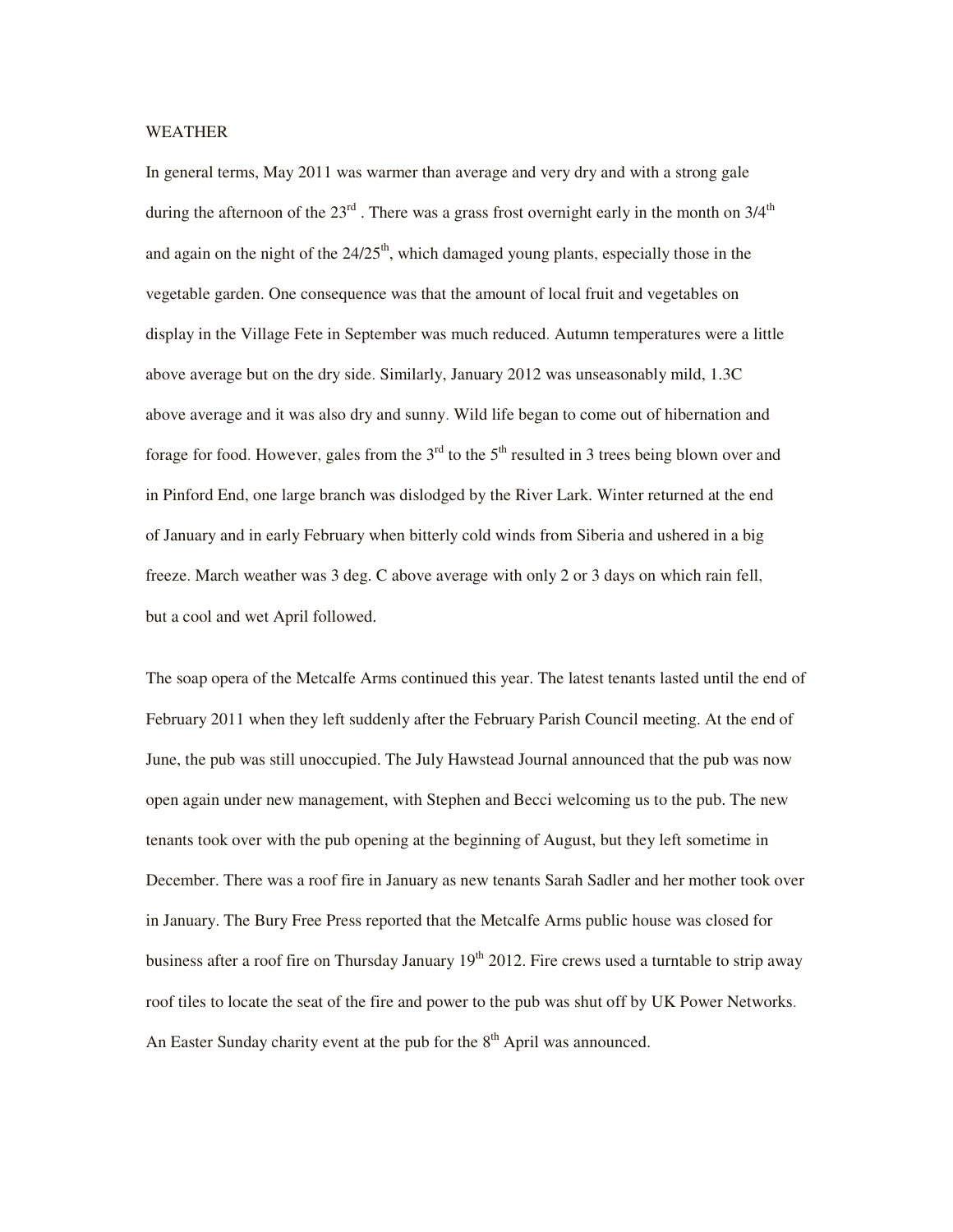At the Suffolk Show at Ipswich, on day one, the  $1<sup>st</sup>$  June 2011, Andrew Brown won  $1<sup>st</sup>$  prize for Aberdeen Angus cows. Further success followed at the Edenbridge and Oxted agricultural show. Young bulls and females were offered for sale from the herd. An anniversary party was staged at the Suffolk Barn in Hawstead to celebrate 50 years of South Lee School. Rupert and Christopher Brown also won the Suffolk Agricultural Association's 2011 Farm Business Award in the large farm category. They have a large number of very successful diversification enterprises, including a venue for weddings and parties, a holiday let, fishing and a soil screening business. Also based at Pinford End is "Confektz", who are makers of gourmet marshmallows. They won awards for their chocolate honey nut nougat at the Suffolk Show.

The switch over from analogue to digital television reception came to Hawstead as the Sudbury transmitter switched off BBC2 on the  $7<sup>th</sup>$  July 2011, followed by other channels in August.

Two Hawstead residents were invited to the Jankin Smyth Commemoration Service in St. Mary's Church, Bury St. Edmunds on 23<sup>rd</sup> June 2011 in memory of the local benefactor who in 1481 provided money for the citizens of the town. The service was followed by a toast in the Guildhall, a building he provided for the town, in a traditional cakes and ale ceremony.

The annual Suffolk Hunt Boxing Day meet attracted some 65 riders and around 500 spectators as the hounds started off from Hawstead. The drag hunting took the hounds and horses some 20 miles for about 4 hours.

Jacquie Milns was a member of the winning Bury Golf Club team in the Suffolk County Cranworth Salver Competition, when Bury defeated Woodbridge in the final. Elsewhere on the sporting front, Fran and Bethany Evershed ran in a 5km event on Sunday  $27<sup>th</sup>$  June for Cancer Research and Henry Brewis and Clive Robinson cycled from London to Cambridge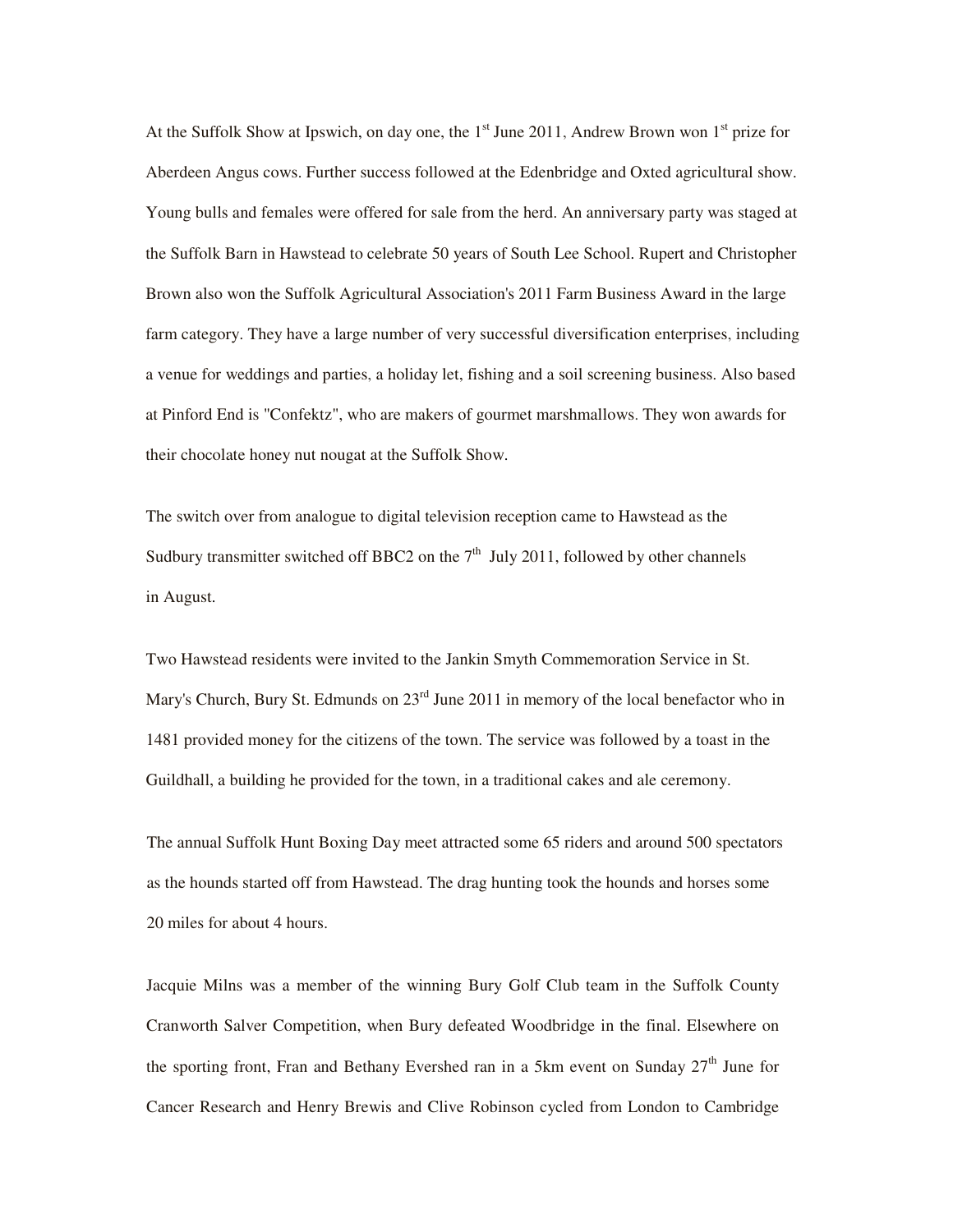also to raise money for charity.

A celebration of the Metcalfe Almshouses bicentenary (endowed and built in 1811) was held on Saturday  $19<sup>th</sup>$  November in the Village Hall and marked the retirement of the clerk, Joan Cook after 10 year's service.

On the roads, Bells Lane was surface dressed and gritted on  $16<sup>th</sup>$  June 2011 and the road from Park Lane cottage to Gypsy Lane was closed for 3 days from  $11<sup>th</sup>$  July. On Friday  $16<sup>th</sup>$ September there was a spill from a ruptured seed bag on the road bend by Hawstead Lodge, Pinford End. One other bag was displaced from the trailer and the road was closed for about 20 minutes for recovery and cleaning up. Park Road was closed for 3 weeks from  $12<sup>th</sup>$  September 2011 for resurfacing and edge repairing. The Highways Department dealt with the damaged culvert on the roadway on Whepstead Road in October and Lawshall Road was closed for 5 weeks from the end of January into February 2012 for resurfacing and edge mending. At around 5pm on  $7<sup>th</sup>$  October 2011, the Bury Road at the double bend by Larkfield was closed because a car overturned in a collision. Two fire engines, several paramedics and an ambulance attended.

On 30<sup>th</sup> March 2012, the Bury Free Press published a letter from Nigel Gosset, a Hawstead resident, complaining about the double yellow lines along the road by Nowton Park and the imposition of parking charges at the recreation area used by many families from the village.

The electricity supply to the village was interrupted on  $22<sup>nd</sup>$  June as essential tree cutting in close proximity to overhead lines was carried out.

Low water pressure was experienced in Pinford End  $14<sup>th</sup>$  and  $15<sup>th</sup>$  December 2011 as Anglian Water worked on the water main on Horsecroft Road, above Oakhill.